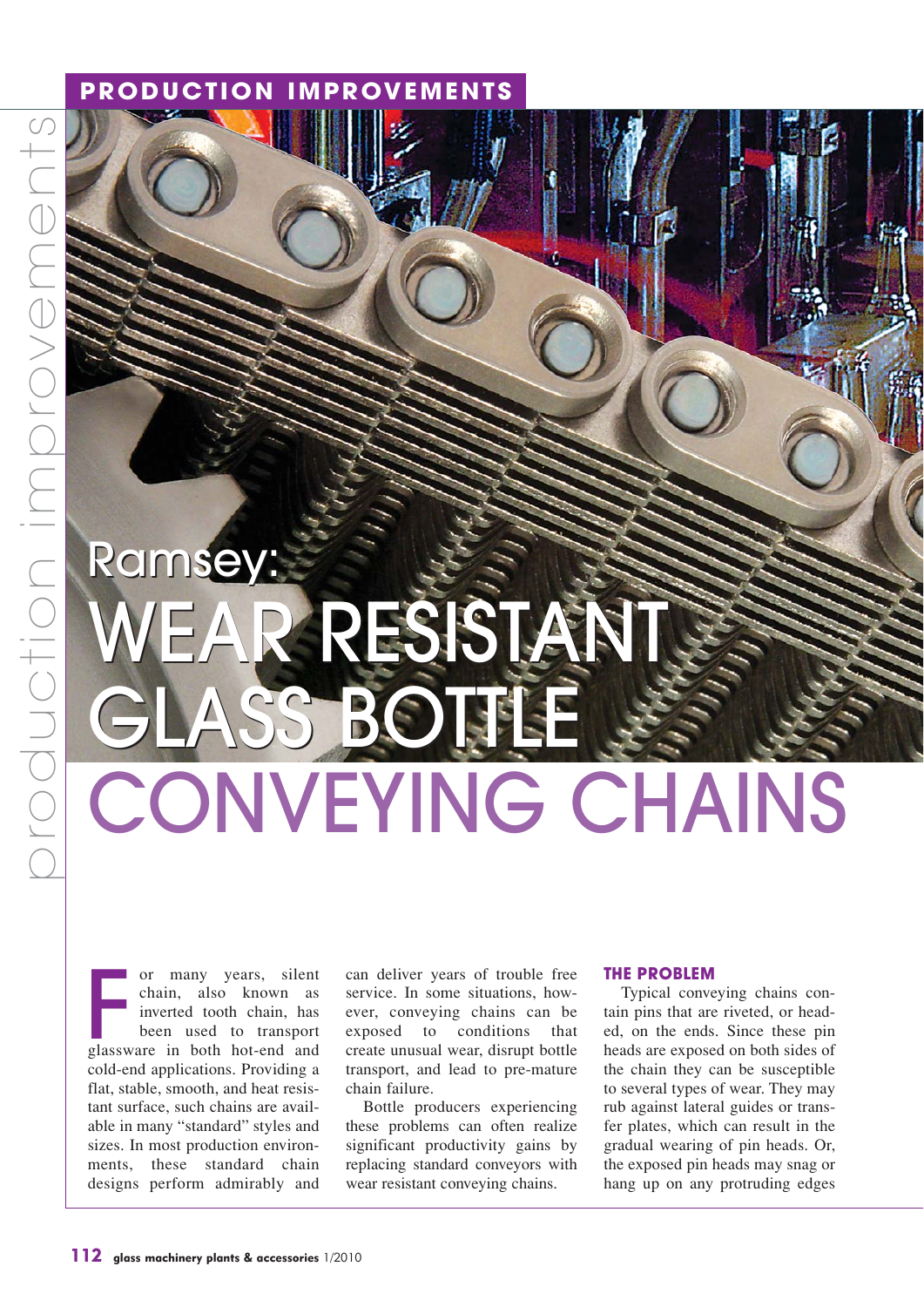

Glass bottle manufacturers around the globe continue to explore every opportunity to improve production and reduce costly downtime. A key step in the quest for maximum production is optimizing the performance of chain conveying systems on IS machines and cross conveyors.

In this article, Ramsey Products, a chain manufacturer specializing in glass conveyors for more than 50 years, discusses innovations in conveying chain design that can improve conveyor performance, reduce downtime, and extend operating life.



**In standard chains, exposed s pin heads can be susceptible to wear**

along the conveyor's path. This snagging can lead to conveyor surging, glass breakage, and the chipping or shearing away of the pin head.

Once the pin head is worn away or sheared off, there is nothing holding the chain together and it will start to come apart. If that occurs, the conveyor will need to be shut down so the chain can be repaired or replaced.

## **THE SOLUTION: HOW WEAR RESISTANT CHAINS WORK**

Wear resistant conveying chains are designed to prolong chain life by guarding exposed pin heads against wear and chipping. There

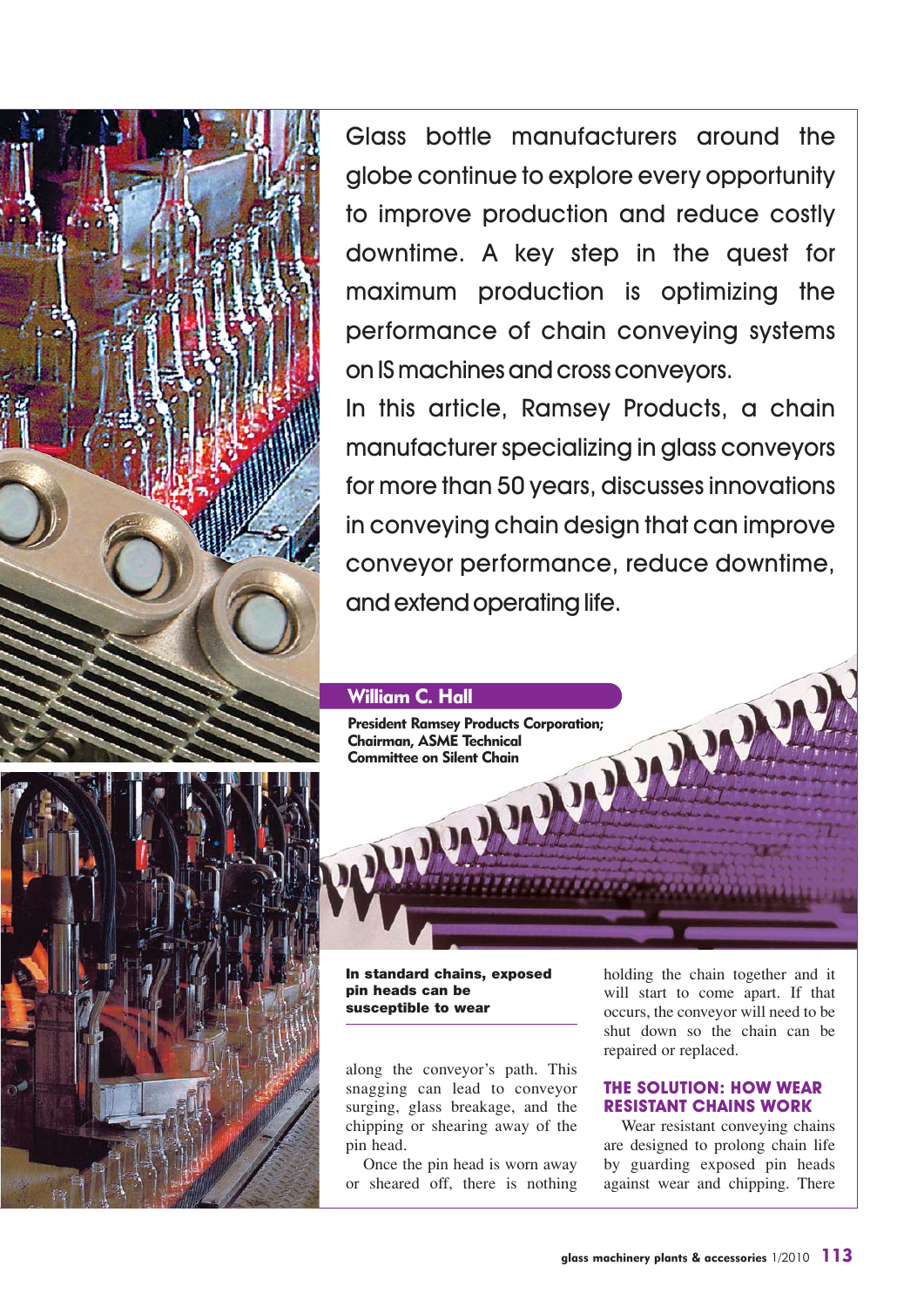# **PRODUCTION IMPROVEMENTS**

are several different chain designs that accomplish this. One approach is to recess the pin head below the surface of a special link that is used on the side of the chain. This is the approach employed in Ramsey's *Allguard FX* conveying chains. As the illustration shows, the pin head is completely below the surface of the link, where it is fully protected against abrasive wear and chipping.

Another method of guarding pin heads is to cover the pin heads with a hardened steel surface. Ramsey's patented Allguard AG conveying chains (US Patent No. 7600632) utilize this approach.

Each of the above methods of guarding is effective in preventing pin head wear. Moreover, each method of pin head guarding can be built into one side, or both sides of a chain, depending on the buyer's preference. When deciding which style is best for a particular application it is most often a simple matter of customer preference; that being said, it is advisable to examine chain samples from the chain manufacturer and inquire about key details such as cost and availability.

## **ADDITIONAL OPTIONS**

Wear protected conveying chains can be manufactured to accommodate a very wide range of conveying systems. They are available in widths ranging from less than one **with recessed pin heads**

**Allguard FX**

**Allguard AG with heads protected by steel outer plates**

inch, to over 20 inches. Chains can be assembled with all links, to maximize surface area, or they can be produced from links and spacers to reduce overall weight and enhance cooling. Chains are also available to accommodate three different types of sprocket guiding: *Multi Guide*, *Side Guide*, and *Center* *Guide*. For applications requiring an especially smooth conveying surface, the top of the conveyor chain may be ground and polished.

#### **DO YOU NEED A WEAR RESISTANT CHAIN?**

Although wear resistant chains can resolve many problems, they